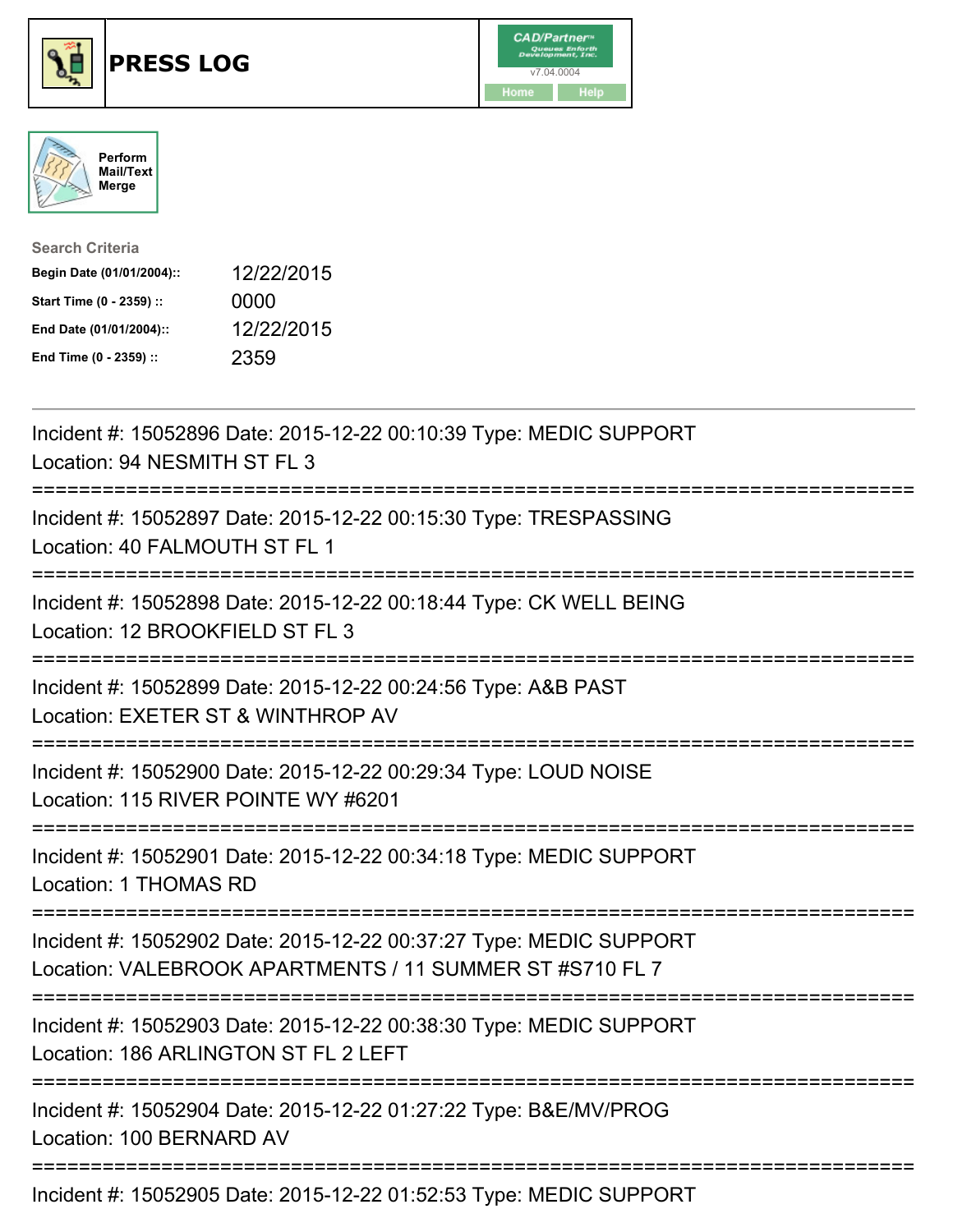Location: 18 WINTHROP AV FL 1 =========================================================================== Incident #: 15052906 Date: 2015-12-22 03:20:12 Type: SUS PERS/MV Location: 46 KENDALL ST =========================================================================== Incident #: 15052907 Date: 2015-12-22 04:20:05 Type: E911 HANGUP Location: 18 WINTHROP AV FL 1 =========================================================================== Incident #: 15052908 Date: 2015-12-22 04:54:06 Type: ALARMS Location: MARINO AUTO / 39 HAVERHILL ST =========================================================================== Incident #: 15052909 Date: 2015-12-22 06:05:37 Type: ALARMS Location: SOUTH LAWRENCE EAST SCHOOL / 165 CRAWFORD ST =========================================================================== Incident #: 15052910 Date: 2015-12-22 06:38:50 Type: DISTURBANCE Location: 9 SUMMER ST FL 7 =========================================================================== Incident #: 15052911 Date: 2015-12-22 06:54:07 Type: UNWANTEDGUEST Location: LABOR READY / 599 CANAL ST =========================================================================== Incident #: 15052912 Date: 2015-12-22 07:41:54 Type: MEDIC SUPPORT Location: 41 BERKELEY ST #34 =========================================================================== Incident #: 15052914 Date: 2015-12-22 07:46:25 Type: IDENTITY THEFT Location: 211 FARNHAM ST =========================================================================== Incident #: 15052913 Date: 2015-12-22 07:48:24 Type: ALARM/BURG Location: COLONIAL HEIGHTS / 555 S UNION ST =========================================================================== Incident #: 15052915 Date: 2015-12-22 08:03:14 Type: ALARMS Location: ESSEX TOWERS / 18 FRANKLIN ST =========================================================================== Incident #: 15052916 Date: 2015-12-22 08:24:25 Type: B&E/MV/PAST Location: 69 RESERVOIR ST =========================================================================== Incident #: 15052917 Date: 2015-12-22 08:43:17 Type: STOL/MV/PAS Location: 2 MUSEUM SQ =========================================================================== Incident #: 15052918 Date: 2015-12-22 09:14:16 Type: AUTO ACC/PI Location: EVERETT ST & SALEM ST =========================================================================== Incident #: 15052919 Date: 2015-12-22 09:22:06 Type: M/V STOP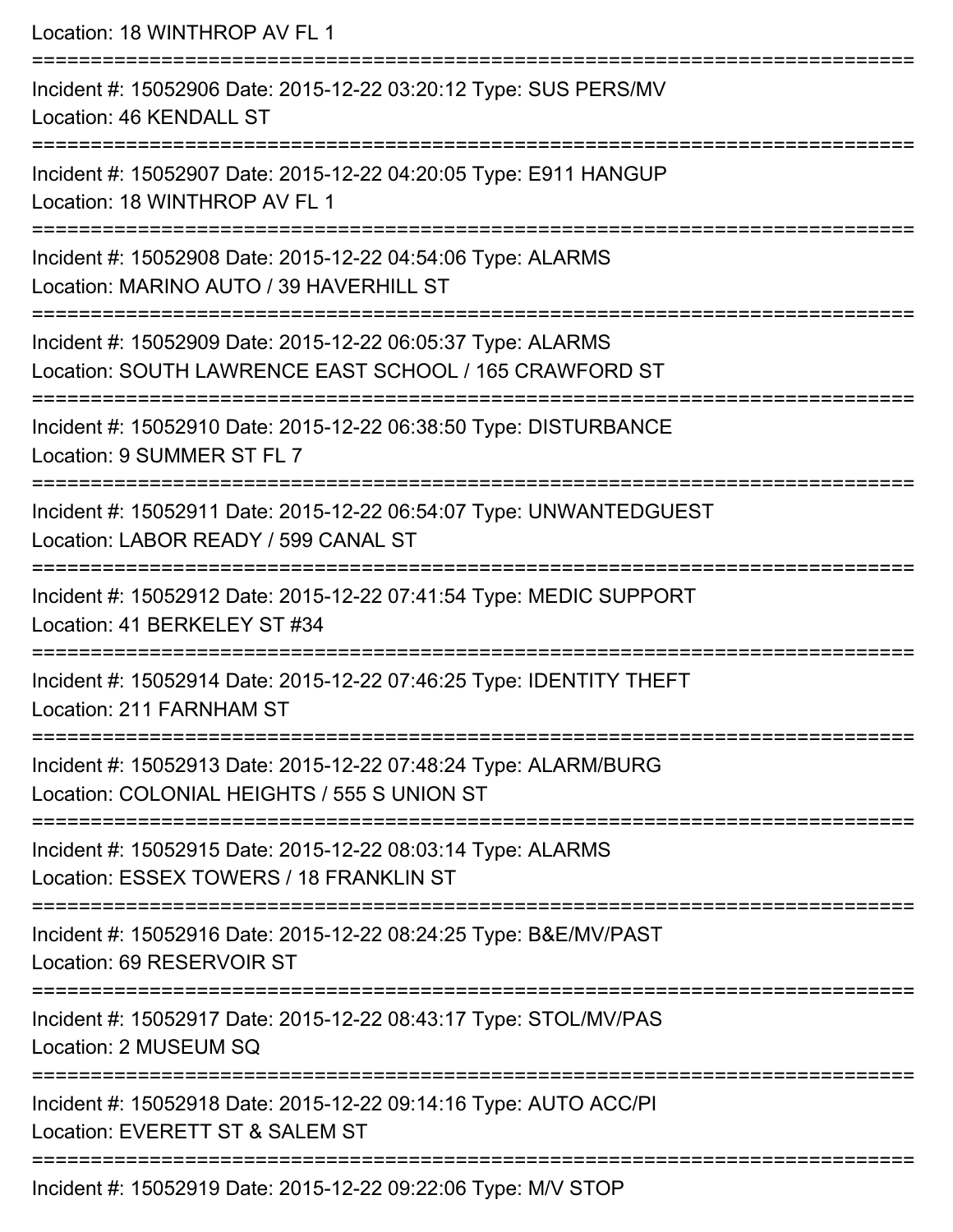| Incident #: 15052921 Date: 2015-12-22 09:25:41 Type: FIGHT<br>Location: LA VECINA MEAT MARKET / 202 BROADWAY             |
|--------------------------------------------------------------------------------------------------------------------------|
| Incident #: 15052920 Date: 2015-12-22 09:25:48 Type: M/V STOP<br>Location: 598 ESSEX ST                                  |
| Incident #: 15052922 Date: 2015-12-22 09:31:35 Type: STOL/MV/PAS<br>Location: EXETER ST & PHILLIPS ST                    |
| Incident #: 15052923 Date: 2015-12-22 09:33:33 Type: B&E/PAST<br>Location: 31 MERRIMACK ST                               |
| Incident #: 15052924 Date: 2015-12-22 09:39:25 Type: TRESPASSING<br>Location: SOUTH UNION STREET MARKET / 280 S UNION ST |
| Incident #: 15052925 Date: 2015-12-22 09:42:28 Type: B&E/MV/PAST<br>Location: 41 BELLEVUE ST                             |
| Incident #: 15052926 Date: 2015-12-22 09:48:59 Type: M/V STOP<br>Location: 491 ESSEX ST                                  |
| Incident #: 15052927 Date: 2015-12-22 10:04:19 Type: M/V STOP<br>Location: 405 BROADWAY                                  |
| Incident #: 15052928 Date: 2015-12-22 10:06:17 Type: INVEST CONT<br>Location: 136 ESSEX ST                               |
| Incident #: 15052929 Date: 2015-12-22 10:07:21 Type: M/V STOP<br>Location: BROADWAY & LOWELL ST                          |
| Incident #: 15052930 Date: 2015-12-22 10:07:29 Type: RECOV/STOL/MV<br>Location: 163 ESSEX ST                             |
| Incident #: 15052931 Date: 2015-12-22 10:15:42 Type: HIT & RUN PED<br>Location: 50 BROADWAY                              |
| Incident #: 15052932 Date: 2015-12-22 10:26:27 Type: TOW/REPOSSED<br>Location: 153 BEACON AV                             |
| Incident #: 15052933 Date: 2015-12-22 10:32:07 Type: TOW OF M/V                                                          |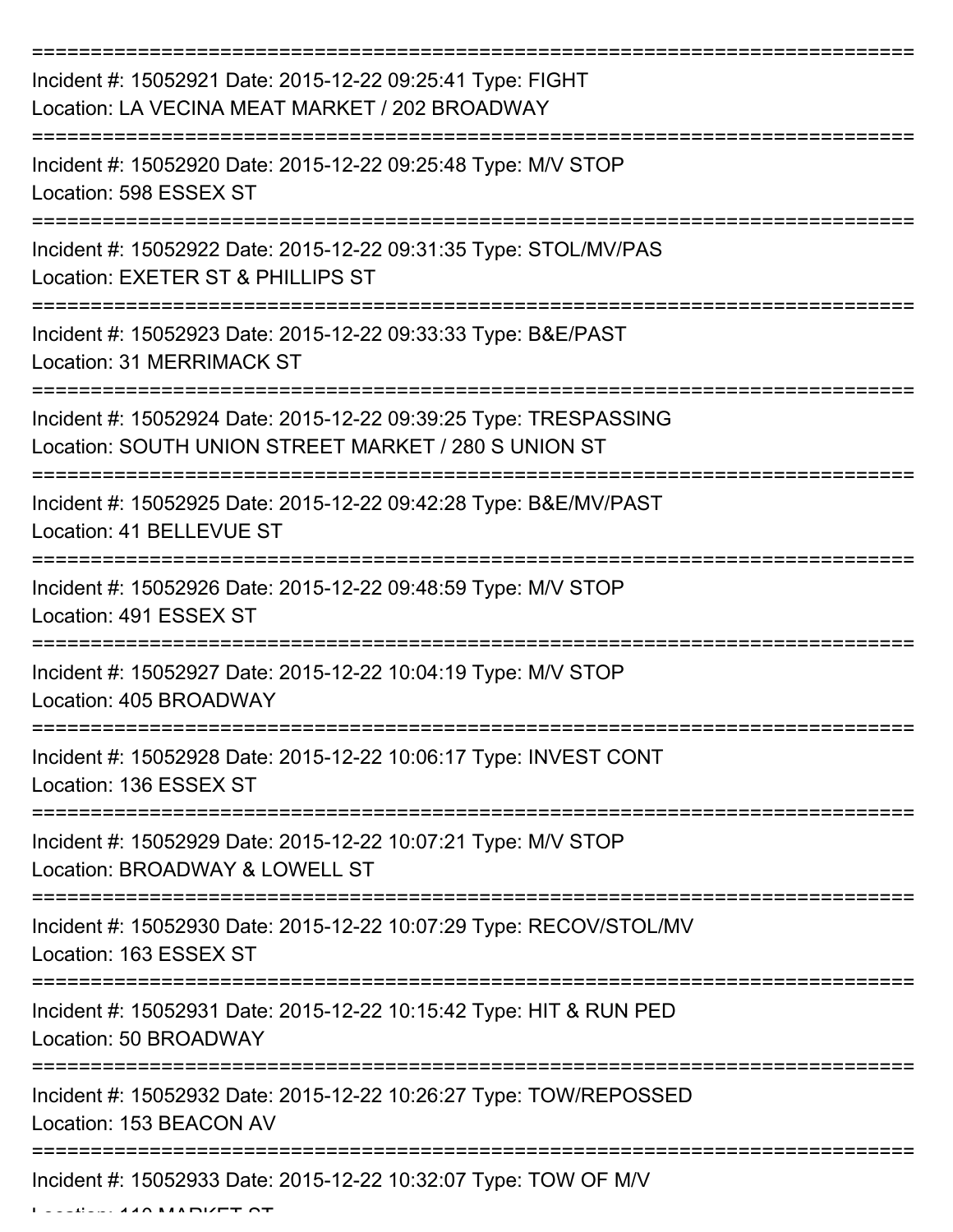| Incident #: 15052934 Date: 2015-12-22 10:33:07 Type: PARK & WALK<br><b>Location: BROADWAY</b>                   |
|-----------------------------------------------------------------------------------------------------------------|
| Incident #: 15052935 Date: 2015-12-22 10:33:22 Type: HIT & RUN M/V<br>Location: 81 LYNN ST                      |
| Incident #: 15052936 Date: 2015-12-22 10:37:48 Type: TOW OF M/V<br>Location: 108 AMES ST                        |
| Incident #: 15052937 Date: 2015-12-22 10:47:28 Type: THREATS<br>Location: BRIANNA MULTISERVICES / 473 BROADWAY  |
| Incident #: 15052938 Date: 2015-12-22 10:48:08 Type: ALARM/BURG<br>Location: ATRACTIVO BOUTIQUE / 105B ESSEX ST |
| Incident #: 15052939 Date: 2015-12-22 10:54:13 Type: TOW OF M/V<br>Location: 104 OLIVE AV                       |
| Incident #: 15052940 Date: 2015-12-22 10:59:19 Type: M/V STOP<br>Location: 200 BROADWAY                         |
| Incident #: 15052941 Date: 2015-12-22 11:01:29 Type: M/V STOP<br>Location: 214 ARLINGTON ST                     |
| Incident #: 15052942 Date: 2015-12-22 11:02:41 Type: INVESTIGATION<br>Location: 198 SPRUCE ST #7                |
| Incident #: 15052943 Date: 2015-12-22 11:21:09 Type: PARK & WALK<br>Location: 205 BROADWAY                      |
| Incident #: 15052944 Date: 2015-12-22 11:26:00 Type: RECOV/STOL/MV<br>Location: 28 RIDGE RD                     |
| Incident #: 15052945 Date: 2015-12-22 11:32:50 Type: FIGHT<br>Location: RT 114 & WINTHROP                       |
| Incident #: 15052946 Date: 2015-12-22 12:14:05 Type: ALARM/BURG<br>Location: GOMEZ RESD / 446 HAMPSHIRE ST      |
| Incident #: 15052947 Date: 2015-12-22 12:15:51 Type: CK WELL BEING                                              |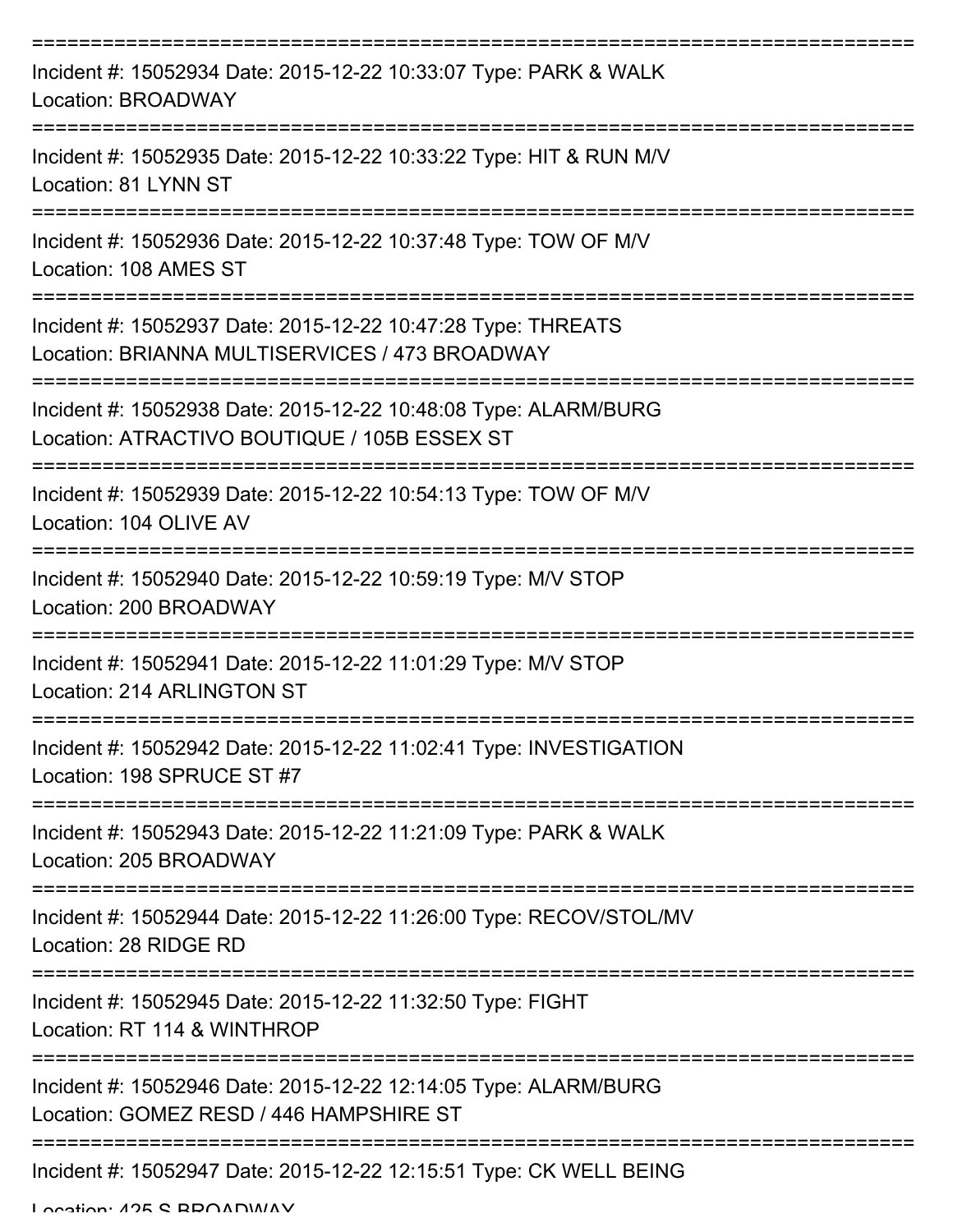| Incident #: 15052948 Date: 2015-12-22 12:20:15 Type: RECOV/STOL/MV<br>Location: 105 SHAWSHEEN RD           |
|------------------------------------------------------------------------------------------------------------|
| Incident #: 15052949 Date: 2015-12-22 12:28:27 Type: ALARM/BURG<br>Location: 112 ARLINGTON ST              |
| Incident #: 15052950 Date: 2015-12-22 12:31:39 Type: AUTO ACC/NO PI<br>Location: ANDOVER ST & GLENN ST     |
| Incident #: 15052951 Date: 2015-12-22 12:33:58 Type: RECOV/STOL/MV<br>Location: FRANKLIN ST & HAVERHILL ST |
| Incident #: 15052953 Date: 2015-12-22 12:34:07 Type: AUTO ACC/NO PI<br>Location: HEMLOCK ST & LAWRENCE ST  |
| Incident #: 15052952 Date: 2015-12-22 12:35:21 Type: M/V STOP<br>Location: 383 HAVERHILL ST                |
| Incident #: 15052954 Date: 2015-12-22 13:01:34 Type: TOW OF M/V<br>Location: BRADFORD ST & FRANKLIN ST     |
| Incident #: 15052955 Date: 2015-12-22 13:09:10 Type: M/V STOP<br>Location: BRADFORD PL                     |
| Incident #: 15052956 Date: 2015-12-22 13:14:39 Type: AUTO ACC/NO PI<br>Location: 73 WINTHROP AV            |
| ------------<br>Incident #: 15052957 Date: 2015-12-22 13:42:39 Type: RECOV/STOL/MV<br>Location: 4 TOYE AV  |
| Incident #: 15052958 Date: 2015-12-22 13:51:02 Type: RECOV/STOL/MV<br>Location: 8 BEACON ST                |
| Incident #: 15052959 Date: 2015-12-22 13:52:36 Type: M/V STOP<br>Location: BRADFORD ST & BROADWAY          |
| Incident #: 15052960 Date: 2015-12-22 14:01:02 Type: RECOV/STOL/MV<br>Location: 6 DIAMOND ST               |
| Incident #: 15052961 Date: 2015-12-22 14:09:28 Type: M/V STOP<br>Location: AUBURN ST & BENNINGTON ST       |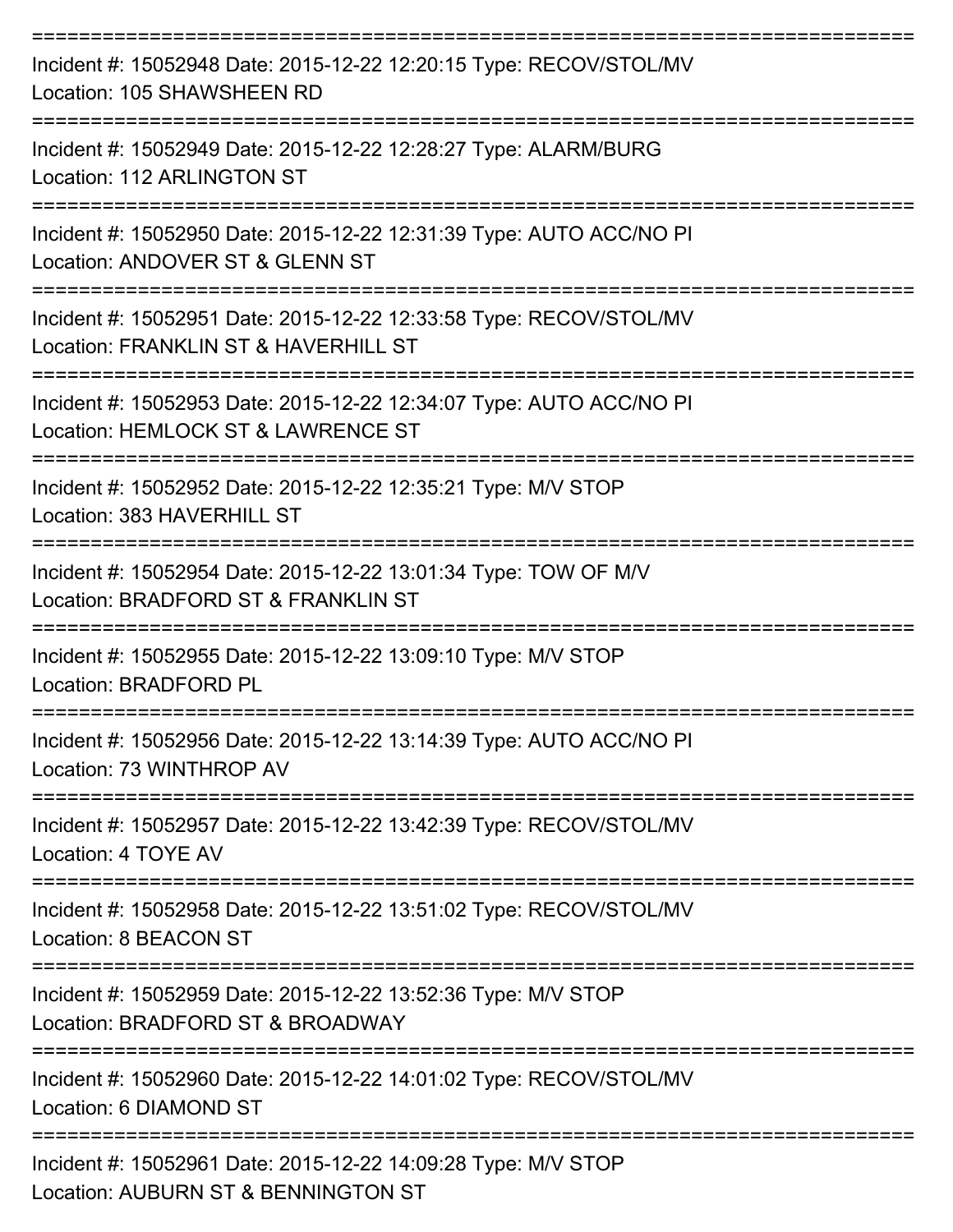| Incident #: 15052962 Date: 2015-12-22 14:20:53 Type: GUN CALL<br>Location: 23 BYRON AV                                                                   |
|----------------------------------------------------------------------------------------------------------------------------------------------------------|
| ===================================<br>Incident #: 15052963 Date: 2015-12-22 14:22:21 Type: AUTO ACC/NO PI<br>Location: 27 BOSTON ST<br>---------------- |
| Incident #: 15052964 Date: 2015-12-22 14:25:11 Type: SUS PERS/MV<br>Location: 210 PHILLIPS ST                                                            |
| Incident #: 15052965 Date: 2015-12-22 14:25:41 Type: INVESTIGATION<br>Location: LAWRENCE GENERAL HOSPITAL / 1 GENERAL ST<br>:========================    |
| Incident #: 15052966 Date: 2015-12-22 14:39:40 Type: AUTO ACC/NO PI<br>Location: 73 WINTHROP AV                                                          |
| Incident #: 15052967 Date: 2015-12-22 15:15:18 Type: M/V STOP<br>Location: BROADWAY & HAVERHILL ST                                                       |
| -----------------------<br>Incident #: 15052968 Date: 2015-12-22 15:16:46 Type: THREATS<br>Location: MARKET BASKET / 700 ESSEX ST                        |
| Incident #: 15052969 Date: 2015-12-22 15:22:32 Type: ALARM/BURG<br>Location: 282 HIGH ST #1                                                              |
| Incident #: 15052970 Date: 2015-12-22 15:32:24 Type: DOMESTIC/PROG<br>Location: 181 CANAL ST #APT300                                                     |
| Incident #: 15052971 Date: 2015-12-22 15:49:53 Type: MEDIC SUPPORT<br>Location: 28 SUMMER ST FL 3RD                                                      |
| Incident #: 15052972 Date: 2015-12-22 15:57:56 Type: AUTO ACC/NO PI<br>Location: BRUCE ST & PARK ST                                                      |
| Incident #: 15052973 Date: 2015-12-22 15:58:36 Type: AUTO ACC/PI<br>Location: MCDONALDS / 599 ANDOVER ST                                                 |
| Incident #: 15052974 Date: 2015-12-22 16:06:07 Type: TOW OF M/V<br>Location: ALLSTON ST & HIGH ST                                                        |
| Incident #: 15052975 Date: 2015-12-22 16:07:48 Type: 209A/SERVE<br>Location: 443 HIGH ST                                                                 |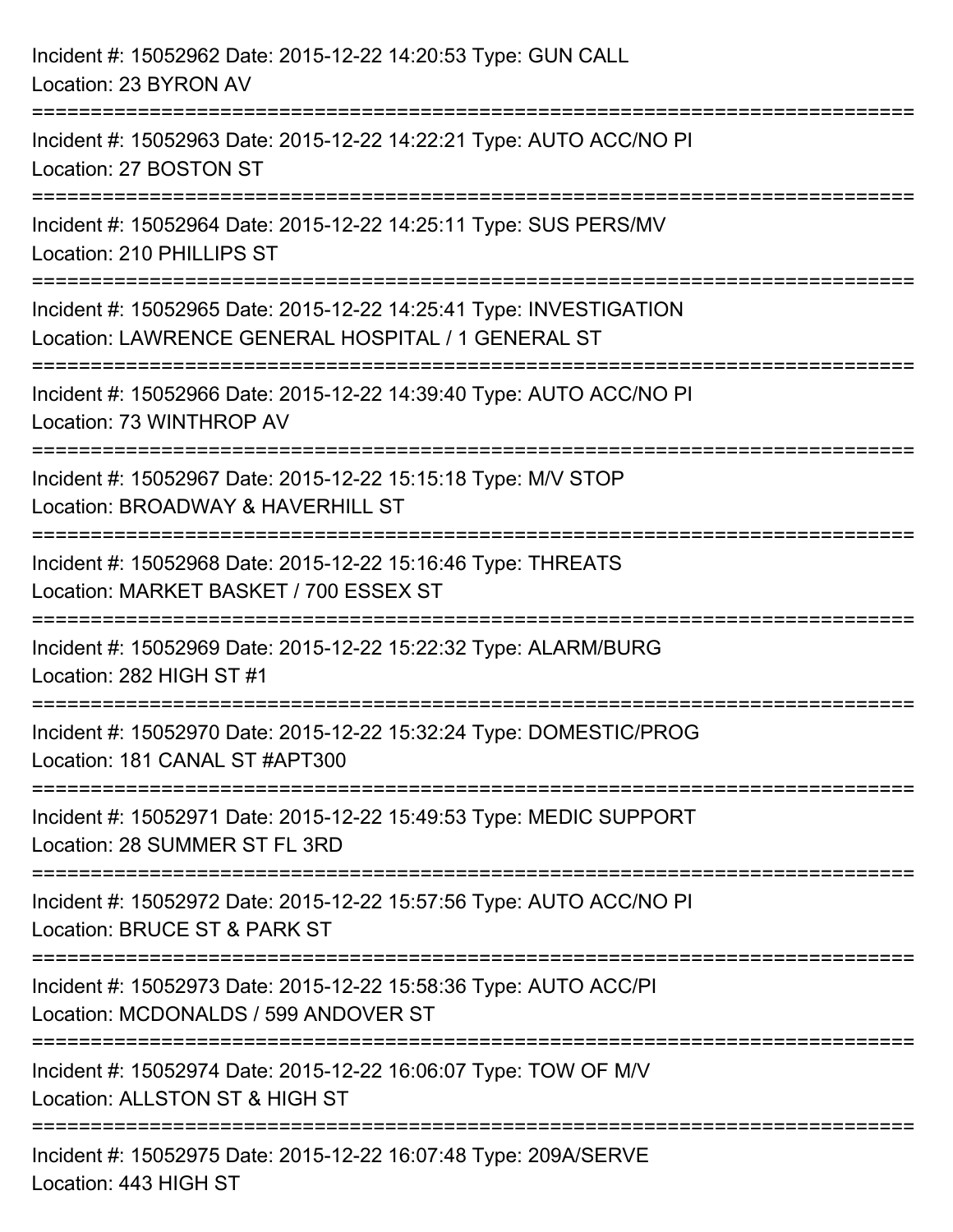| Incident #: 15052976 Date: 2015-12-22 16:11:30 Type: M/V STOP<br>Location: BROADWAY / null                  |
|-------------------------------------------------------------------------------------------------------------|
| Incident #: 15052977 Date: 2015-12-22 16:24:18 Type: M/V STOP<br>Location: BROADWAY & CONCORD ST            |
| Incident #: 15052978 Date: 2015-12-22 16:25:33 Type: KEEP PEACE<br>Location: 400 LOWELL ST                  |
| Incident #: 15052979 Date: 2015-12-22 16:27:26 Type: COURT DOC SERVE<br>Location: 152 BYRON ST              |
| Incident #: 15052980 Date: 2015-12-22 16:30:21 Type: HIT & RUN M/V<br>Location: ANDOVER ST & PARKER ST      |
| Incident #: 15052981 Date: 2015-12-22 16:31:11 Type: M/V STOP<br>Location: JACKSON ST & JACKSON CT          |
| Incident #: 15052982 Date: 2015-12-22 16:39:13 Type: 209A/SERVE<br>Location: 407 RIVERSIDE DR               |
| Incident #: 15052983 Date: 2015-12-22 16:42:11 Type: M/V STOP<br>Location: 205 BROADWAY                     |
| Incident #: 15052984 Date: 2015-12-22 16:47:39 Type: CRUISER ACCID<br>Location: 400 LOWELL ST               |
| Incident #: 15052985 Date: 2015-12-22 16:48:22 Type: AUTO ACC/NO PI<br>Location: ARLINGTON ST & LAWRENCE ST |
| Incident #: 15052987 Date: 2015-12-22 16:51:46 Type: STOL/MV/PAS<br>Location: AMESBURY ST & ESSEX ST        |
| Incident #: 15052986 Date: 2015-12-22 16:52:05 Type: SUS PERS/MV<br>Location: 264 E HAVERHILL ST            |
| Incident #: 15052988 Date: 2015-12-22 16:59:42 Type: AUTO ACC/NO PI<br>Location: 40 LAWRENCE ST             |
| Incident #: 15052989 Date: 2015-12-22 17:10:05 Type: LOUD NOISE<br>Location: 4 INMAN ST #21                 |

===========================================================================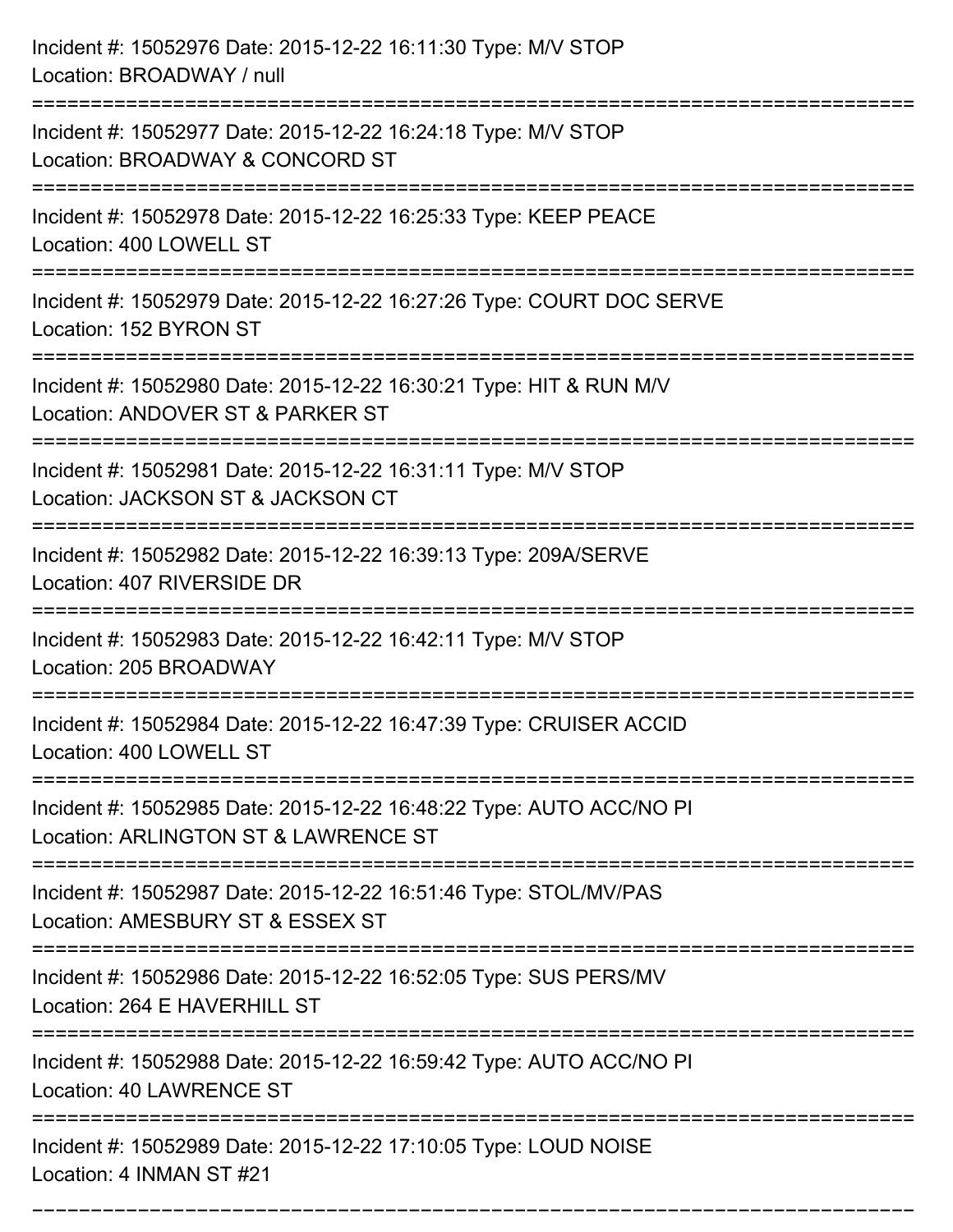| Incident #: 15052990 Date: 2015-12-22 17:12:04 Type: 911 HANG UP<br>Location: 102 MARBLE AV FL 1                                                                        |
|-------------------------------------------------------------------------------------------------------------------------------------------------------------------------|
| =======================<br>Incident #: 15052991 Date: 2015-12-22 17:27:40 Type: CONFIS PROP<br>Location: 90 LOWELL ST                                                   |
| Incident #: 15052992 Date: 2015-12-22 17:42:31 Type: CK WELL BEING<br>Location: AMES ST & OREGON AV                                                                     |
| Incident #: 15052993 Date: 2015-12-22 17:51:10 Type: M/V STOP<br>Location: MERRIMACK ST & S UNION ST<br>:==============                                                 |
| Incident #: 15052994 Date: 2015-12-22 18:00:48 Type: B&E/MV/PAST<br>Location: FERNANDEZ BEAUTY SALON / 194 BROADWAY<br>============================<br>---------------- |
| Incident #: 15052995 Date: 2015-12-22 18:01:41 Type: MV/BLOCKING<br>Location: 682 LOWELL ST                                                                             |
| Incident #: 15052996 Date: 2015-12-22 18:03:32 Type: 209A/SERVE<br>Location: 59 GROTON ST                                                                               |
| Incident #: 15052997 Date: 2015-12-22 18:07:14 Type: AUTO ACC/NO PI<br>Location: RIVER POINTE WY & WINTHROP AV                                                          |
| Incident #: 15052998 Date: 2015-12-22 18:15:05 Type: M/V STOP<br>Location: 1 CANAL ST                                                                                   |
| Incident #: 15052999 Date: 2015-12-22 18:15:13 Type: AUTO ACC/NO PI<br>Location: ANDOVER ST & S BROADWAY                                                                |
| Incident #: 15053000 Date: 2015-12-22 18:17:29 Type: COURT DOC SERVE<br>Location: 212 FARNHAM ST                                                                        |
| Incident #: 15053001 Date: 2015-12-22 18:34:25 Type: MAL DAMAGE<br>Location: 89 LEROY AV                                                                                |
| Incident #: 15053002 Date: 2015-12-22 18:38:49 Type: 209A/SERVE<br>Location: 62 NESMITH ST                                                                              |
| Incident #: 15053003 Date: 2015-12-22 18:50:32 Type: AUTO ACC/NO PI<br>Location: LEXINGTON ST & PARK ST                                                                 |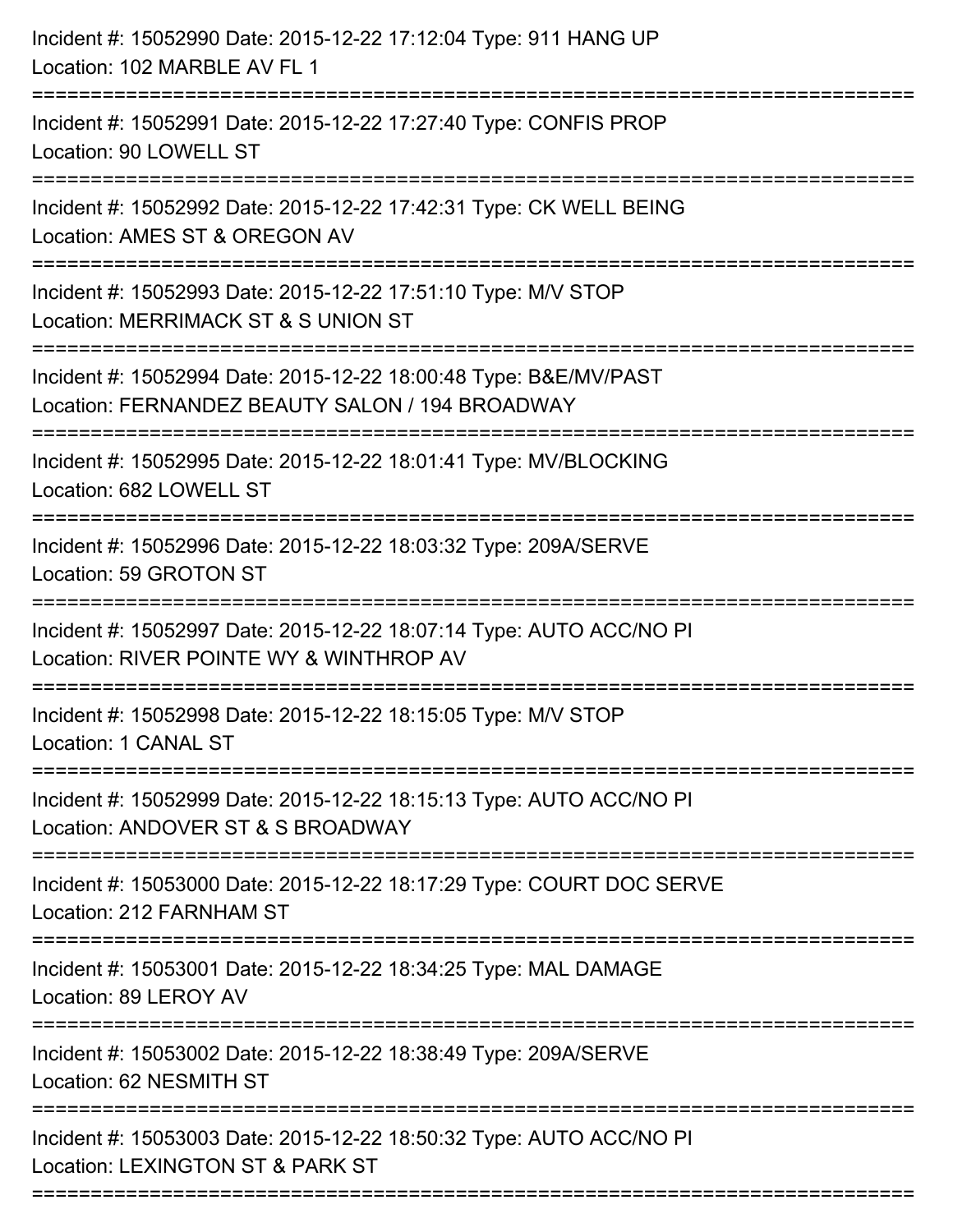Location: 443 HIGH ST

=========================================================================== Incident #: 15053005 Date: 2015-12-22 19:03:45 Type: TOW OF M/V Location: LAWRENCE GENERAL HOSPITAL / 1 GENERAL ST =========================================================================== Incident #: 15053006 Date: 2015-12-22 19:09:00 Type: M/V STOP Location: TREMONT ST & WEST ST =========================================================================== Incident #: 15053007 Date: 2015-12-22 19:17:19 Type: M/V STOP Location: HAMPSHIRE ST & LEBANON ST =========================================================================== Incident #: 15053009 Date: 2015-12-22 19:27:23 Type: ALARM/BURG Location: SOUTH LAWRENCE EAST SCHOOL / 165 CRAWFORD ST =========================================================================== Incident #: 15053008 Date: 2015-12-22 19:28:11 Type: M/V STOP Location: FRANKLIN ST & HAVERHILL ST =========================================================================== Incident #: 15053010 Date: 2015-12-22 19:45:15 Type: DISTURBANCE Location: 12 EASTON ST =========================================================================== Incident #: 15053011 Date: 2015-12-22 19:51:01 Type: DISTURBANCE Location: GOLDEN HOUSE / 129 S BROADWAY =========================================================================== Incident #: 15053012 Date: 2015-12-22 20:17:14 Type: B&E/MV/PAST Location: 20 WARREN ST =========================================================================== Incident #: 15053013 Date: 2015-12-22 20:36:47 Type: MEDIC SUPPORT Location: 62 UNION ST =========================================================================== Incident #: 15053014 Date: 2015-12-22 20:39:31 Type: HIT & RUN M/V Location: DUNKIN DONUTS / 226 WINTHROP AV =========================================================================== Incident #: 15053015 Date: 2015-12-22 20:40:02 Type: MAL DAMAGE Location: 89 LEROY AV =========================================================================== Incident #: 15053016 Date: 2015-12-22 20:40:34 Type: GENERAL SERV Location: FAMILY DOLLAR / 700 ESSEX ST =========================================================================== Incident #: 15053017 Date: 2015-12-22 21:11:16 Type: FIRE Location: 6 DIAMOND ST #1 ===========================================================================

Incident #: 15053018 Date: 2015 12 22 21:18:12 Type: TRESPASSING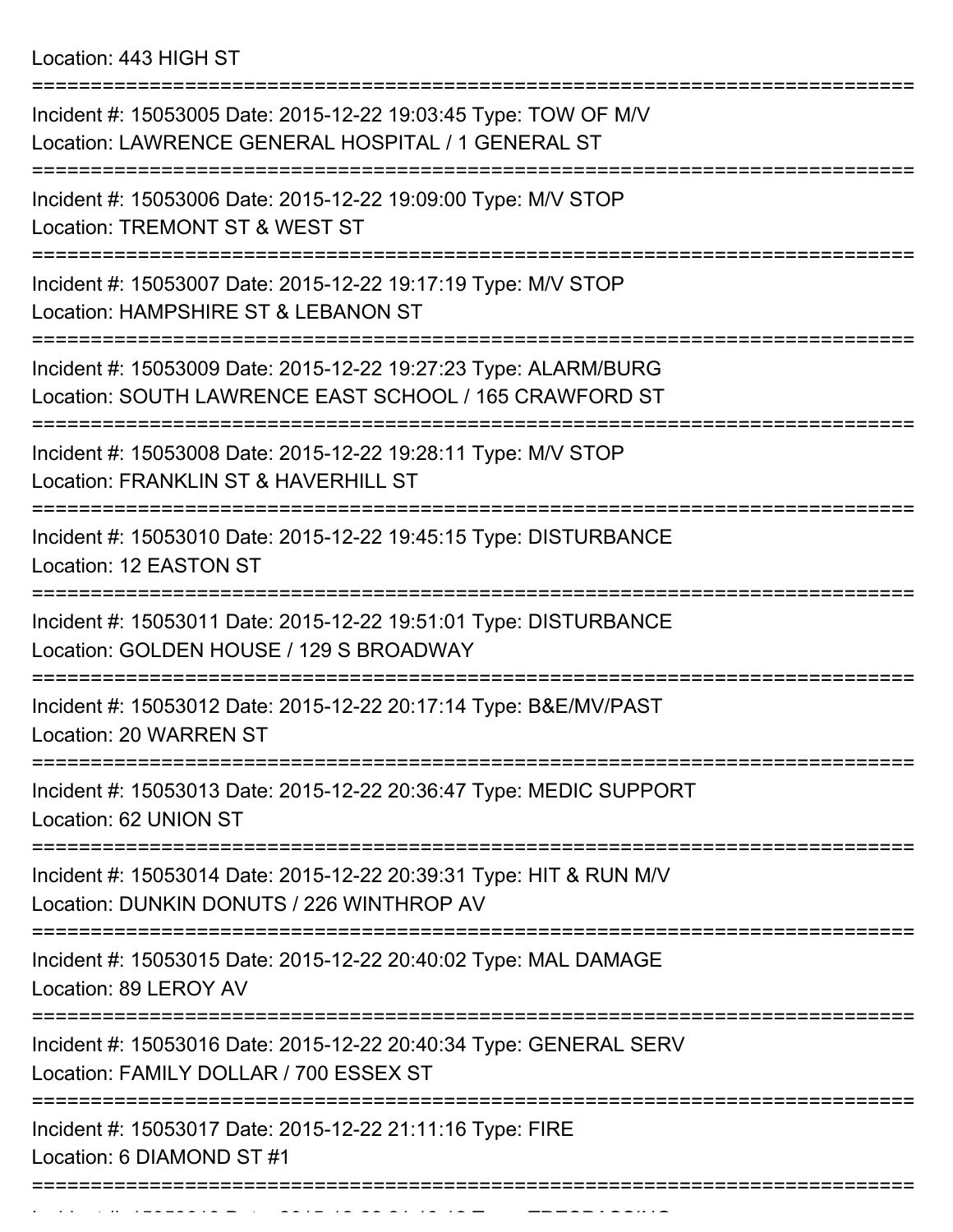Location: 383 HAVERHILL ST

| Incident #: 15053019 Date: 2015-12-22 21:28:01 Type: M/V STOP<br>Location: AMESBURY ST & COMMON ST                 |
|--------------------------------------------------------------------------------------------------------------------|
| Incident #: 15053020 Date: 2015-12-22 21:30:23 Type: ALARM/BURG<br>Location: 580 ANDOVER ST                        |
| Incident #: 15053021 Date: 2015-12-22 21:41:17 Type: WARRANT SERVE<br>Location: 383 CHESTNUT ST                    |
| Incident #: 15053022 Date: 2015-12-22 21:41:45 Type: M/V STOP<br>Location: BROADWAY & VALLEY ST                    |
| Incident #: 15053023 Date: 2015-12-22 21:45:49 Type: HIT & RUN M/V<br>Location: 12 CYPRESS ST                      |
| Incident #: 15053024 Date: 2015-12-22 22:11:57 Type: 911 HANG UP<br>Location: 18 HAWLEY ST FL 2                    |
| Incident #: 15053025 Date: 2015-12-22 22:20:25 Type: UNWANTEDGUEST<br>Location: BURGER KING / 187 BROADWAY         |
| Incident #: 15053026 Date: 2015-12-22 22:21:09 Type: UNWANTEDGUEST<br>Location: 8 WENDELL ST FL 3                  |
| Incident #: 15053027 Date: 2015-12-22 22:30:23 Type: NOISE ORD<br>Location: 260 E HAVERHILL ST #14                 |
| Incident #: 15053028 Date: 2015-12-22 22:31:48 Type: TRESPASSING<br>Location: SWEENEYS PACKAGE STORE / 90 ESSEX ST |
| Incident #: 15053029 Date: 2015-12-22 22:49:18 Type: M/V STOP<br>Location: COMMON ST & LAWRENCE ST                 |
| Incident #: 15053030 Date: 2015-12-22 22:58:23 Type: NOISE ORD<br>Location: 473 ESSEX ST                           |
| Incident #: 15053031 Date: 2015-12-22 23:03:57 Type: M/V STOP<br>Location: 351 BROADWAY                            |
|                                                                                                                    |